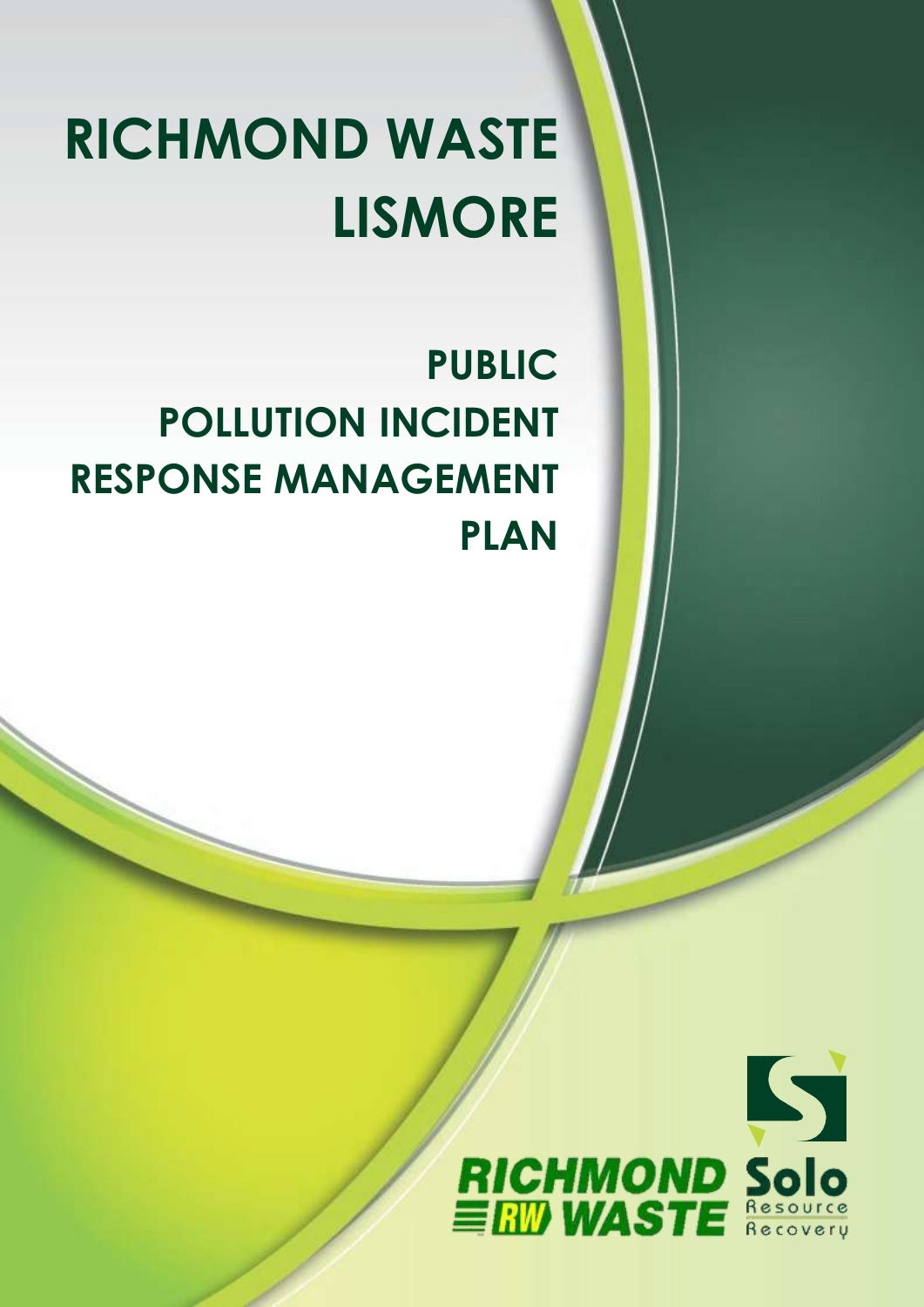

### **CONTENTS**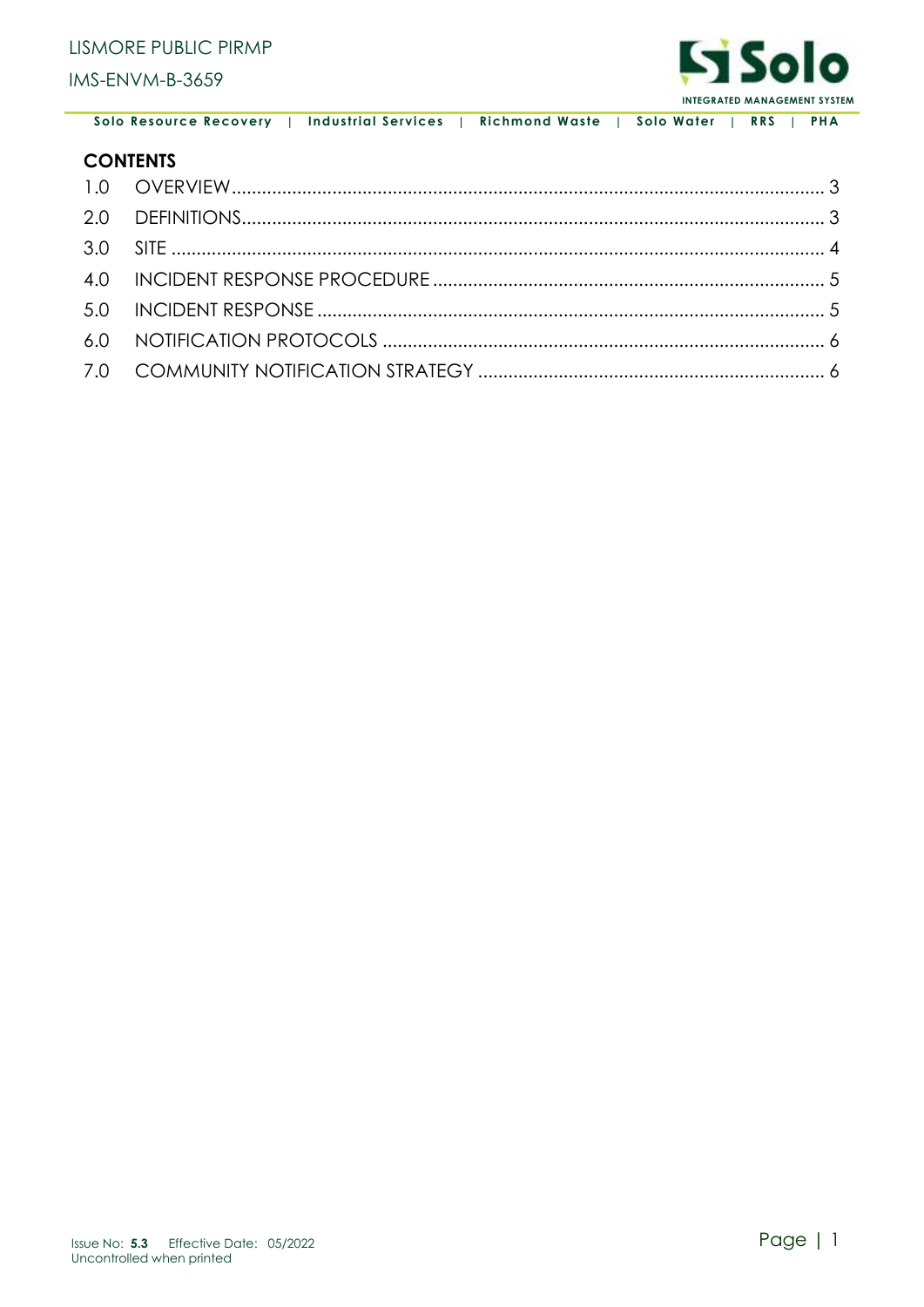

| Solo Resource Recovery   Industrial Services   Richmond Waste   Solo Water   RRS   PHA |  |  |  |  |  |
|----------------------------------------------------------------------------------------|--|--|--|--|--|
|----------------------------------------------------------------------------------------|--|--|--|--|--|

#### **REVISION HISTORY**

| <b>Version</b> | <b>Revision date</b> | <b>Authorised by</b> | <b>Comments</b>           |
|----------------|----------------------|----------------------|---------------------------|
| 1.0            | October 2013         | QSE Manager          | Document created          |
| 2.0            | October 2014         | QSE Manager          | <b>Updated IMS format</b> |
| 3.0            | October 2015         | QSE Manager          | Update for annual test    |
| 3.0            | October 2016         | Lead QSE Coordinator | Reviewed for annual test  |
| 3.1            | April 2017           | Lead QSE Coordinator | Update for annual test    |
| 4.0            | April 2018           | QSE Manager          | Update for annual test    |
| 5.0            | April 2019           | QSE Manager          | Update for annual test    |
| 5.1            | May 2020             | QSE Manager          | Reviewed for annual test  |
| 5.2            | May 2021             | QSE Manager          | Reviewed for annual test  |
| 5.3            | May 2022             | QSE Manager          | Reviewed for annual test  |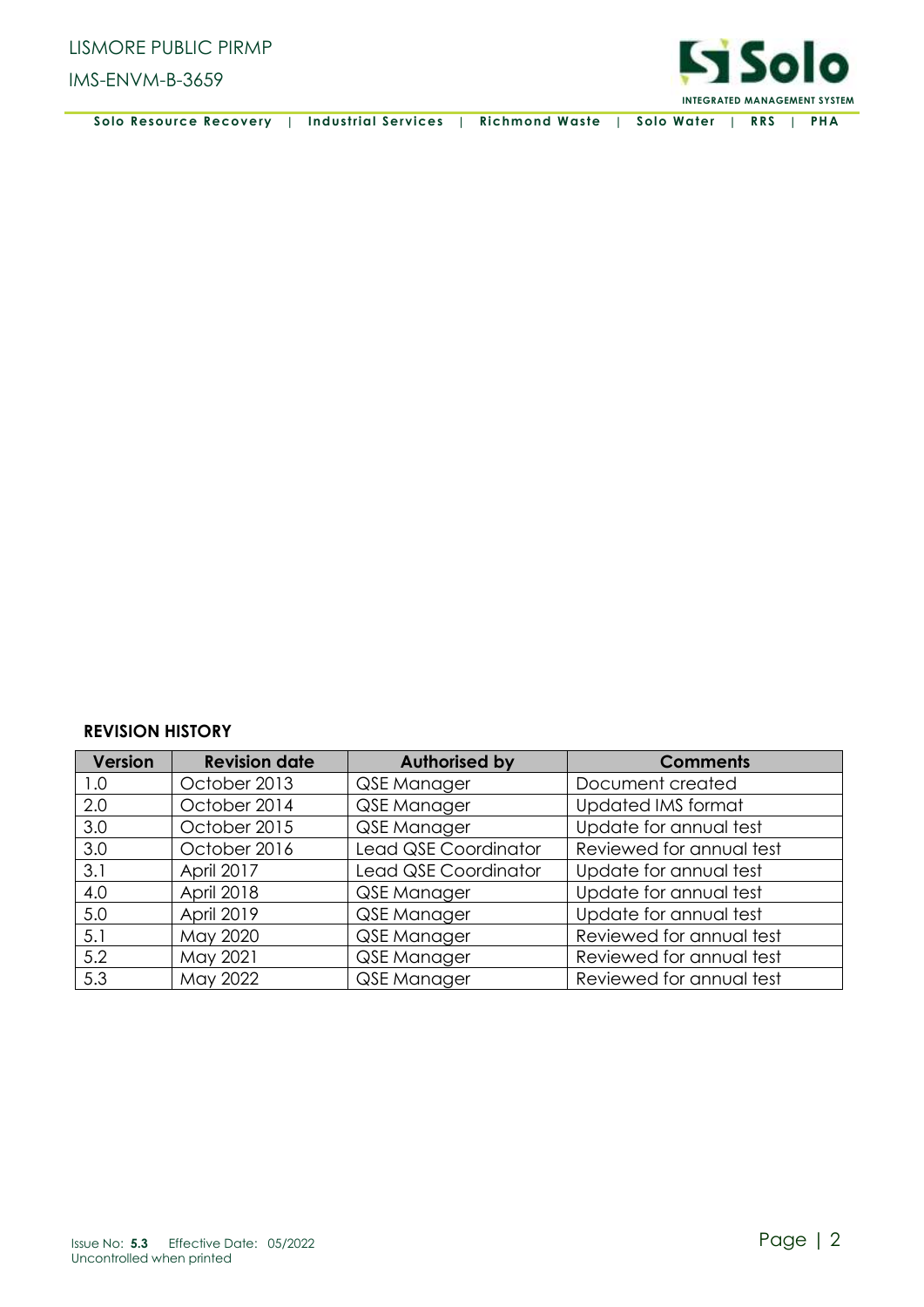

#### <span id="page-3-0"></span>**1.0 OVERVIEW**

This Pollution Incident Response Management Plan (PIRMP) has been developed in accordance with the requirements of the *Protection of the Environment Operations (General) Regulation 2009*. Under this regulation all holders of environment protection licences must prepare a PIRMP.

The objectives of the plan are to ensure comprehensive and timely communication about a pollution incident to all relevant parties, minimise and control the risk of a pollution incident occurring and ensure correct implementation by staff.

As per regulations a copy of the full PIRMP is available on the activity site and to all persons responsible for the implementation of the plan. A public version of the plan outlining procedures for contacting relevant authorities and community notification guidelines is accessible via the company website.

The plan is routinely tested every 12 months to ensure relevance, accuracy and compliance with applicable legislation and standards. A review of the plan will be undertaken within 1 month of a pollution incident occurring to ensure the plan is capable of being implemented in a workable and effective manner.

This plan forms part of the Site Environment Management Plan which makes up part of the Solo Integrated Management System. Environmental incident reporting processes are designed to ensure that all relevant team members are trained in the correct reporting protocol and under what circumstances.

#### <span id="page-3-1"></span>**2.0 DEFINITIONS**

*Pollution Incident* - means an incident or set of circumstances during or as a consequence of which there is a likely to be a leak, spill or other escape or deposit of a substance, as a result of which pollution has occurred, is occurring or is likely to occur.

It includes an incident or set of circumstances in which a substance has been placed or disposed of on a premise, but it does not include an incident of circumstances involving the emission of any noise.

*Material Harm to the Environment* 

- (a) harm to the environment is material, if:
	- (i) It involves actual or potential harm to the health or safety of human beings or to ecosystems that is not trivial; or
	- (ii) It results in actual or potential loss or property damage of an amount, or amounts in aggregate, exceeding \$10,000 (or such other amount as is prescribed by the regulations), and
- (b) Loss includes the reasonable costs and expenses that would be incurred in taking all reasonable and practicable measures to prevent, mitigate or make good harm to the environment.
- (c) For the purpose of this Part, it does not matter that harm to the environment is caused only in the premises where the pollution incident occurs.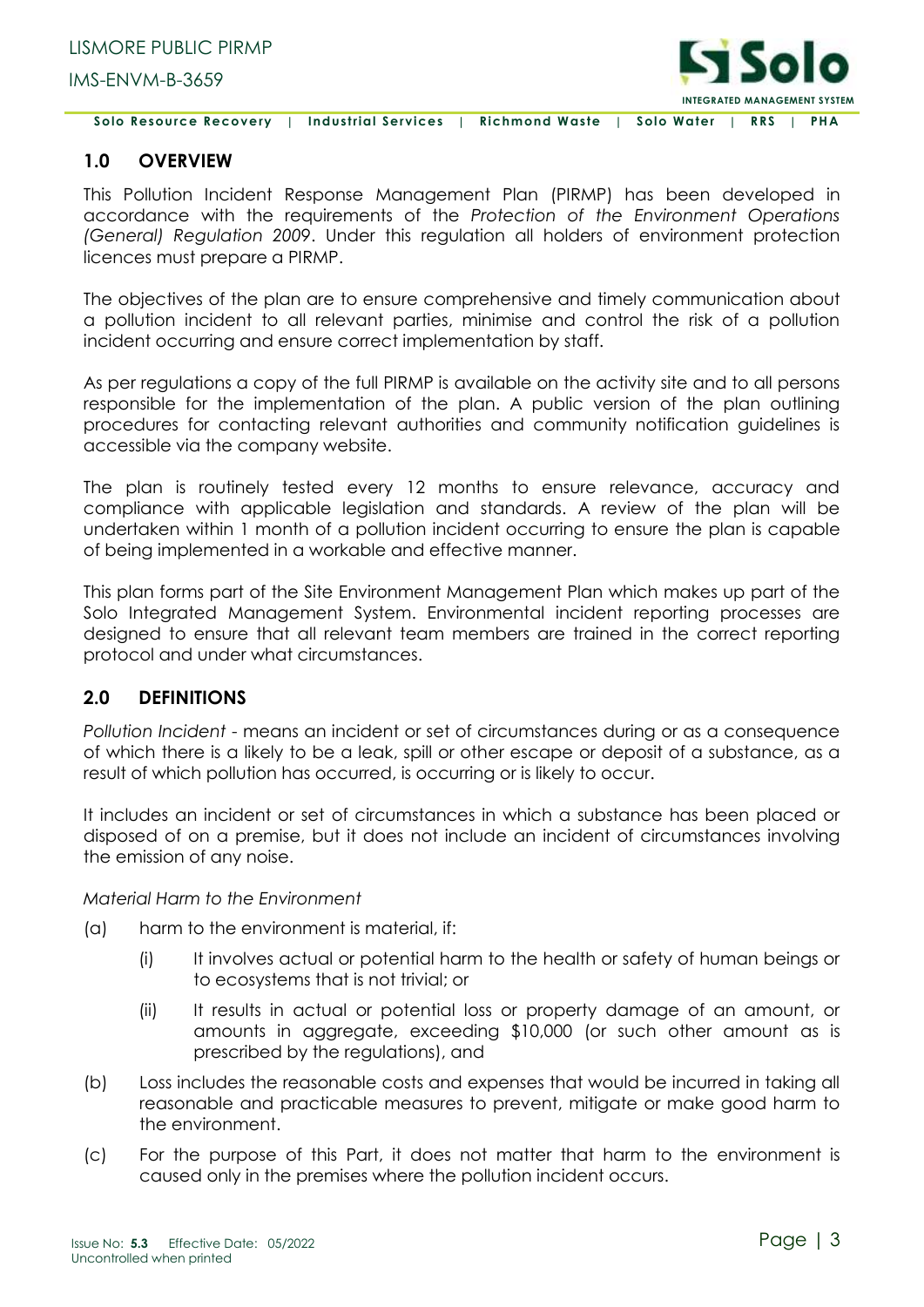

#### <span id="page-4-0"></span>**3.0 SITE**

This PIRMP has been prepared for the below EPA licenced site.

| <b>Licence Details</b>                   |                                                                   |                                |
|------------------------------------------|-------------------------------------------------------------------|--------------------------------|
| Number:                                  | 10227                                                             |                                |
| Anniversary Date:                        | 17-April                                                          |                                |
| Licensee                                 |                                                                   |                                |
| ELJO PTY LTD                             |                                                                   |                                |
| <b>PO BOX 1427</b>                       |                                                                   |                                |
| KINGSCLIFF NSW 2487                      |                                                                   |                                |
| Premises                                 |                                                                   |                                |
| RICHMOND WASTE SERVICES                  |                                                                   |                                |
| <b>15 SKYLINE ROAD</b>                   |                                                                   |                                |
| EAST LISMORE NSW 2480                    |                                                                   |                                |
| <b>Scheduled Activity</b>                |                                                                   |                                |
| Waste processing (non-thermal treatment) |                                                                   |                                |
| Waste storage                            |                                                                   |                                |
| <b>Fee Based Activity</b>                |                                                                   | Scale                          |
|                                          | Non-thermal treatment of hazardous and other waste                | Any annual processing capacity |
| related waste and asbestos waste         | Waste storage - hazardous, restricted solid, liquid, clinical and | Any listed waste type stored   |
| Waste storage - other types of waste     | Any other types of waste stored                                   |                                |

The site is comprised of the following:

- Administration Office
- Yard and Wash Bay
- Maintenance Workshop
- Mechanical Workshop
- Oily Water Treatment Plant
- Cardboard and Plastic transfer station (including bailer)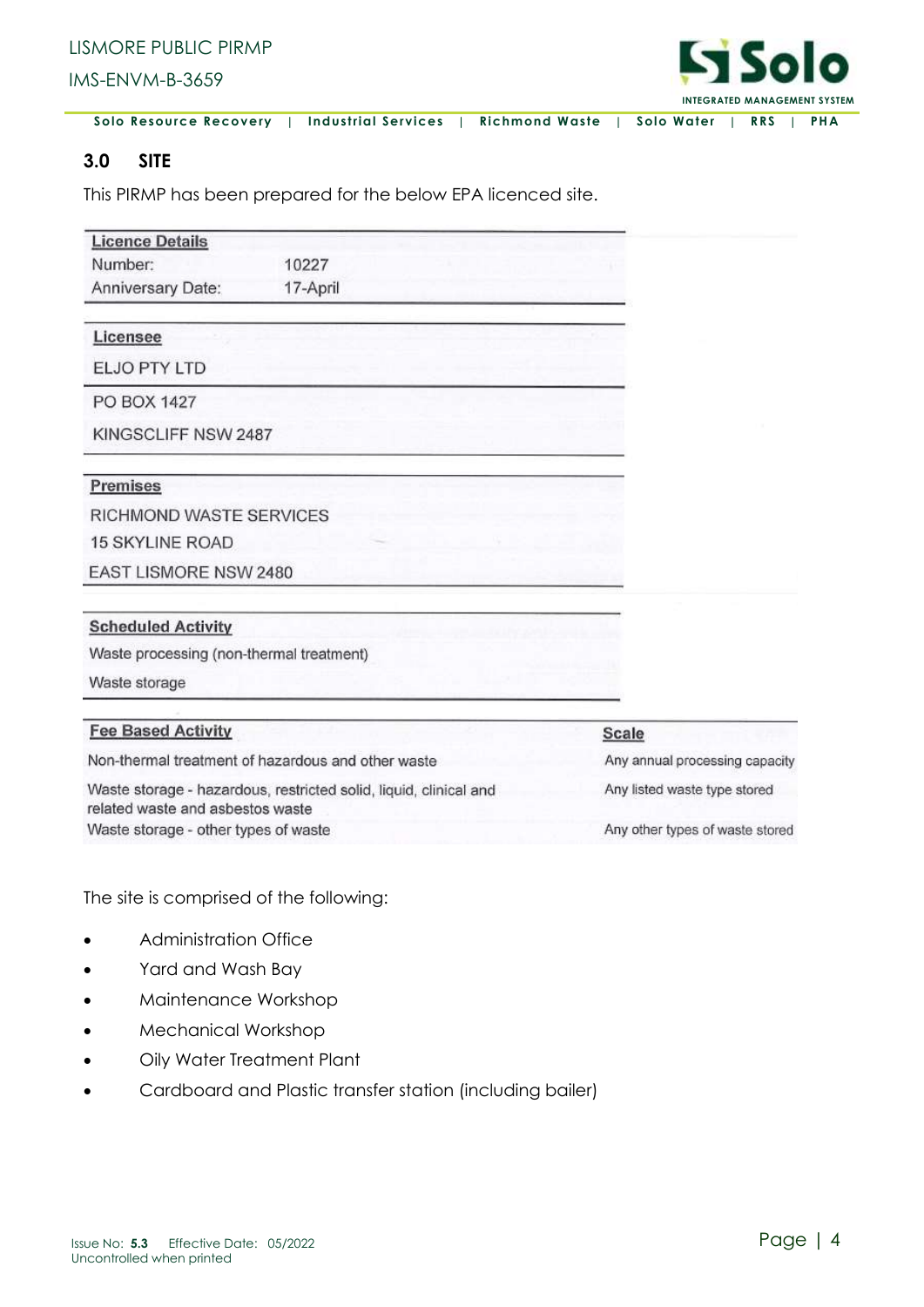

# <span id="page-5-0"></span>**4.0 INCIDENT RESPONSE PROCEDURE**



#### <span id="page-5-1"></span>**5.0 INCIDENT RESPONSE**

Should an environmental incident occur where harm to the environment has, or is likely to occur the following steps are to be taken:

- Assess severity of incident.
- If appropriate take steps to prevent further discharge, isolate and contain spill using available equipment and PPE.
- Minor incidents not requiring notification will be attended under spill procedure *IMS-AIIR-D-0010 – Spills – Oil or Other Substances.*
- If required enact Notification Protocols, advise relevant authorities of the incident and what steps are being taken (record details of time of call and who was told).
- Record the date, time and location of the incident.
- Record what chemical or pollutant is involved (if known) and estimated quantity;
- Record details of the receiving environment.
- Records any injuries to team members or members of the public as a result of the incident.
- Do not leave the incident location until advised by supervisor / state agency official.